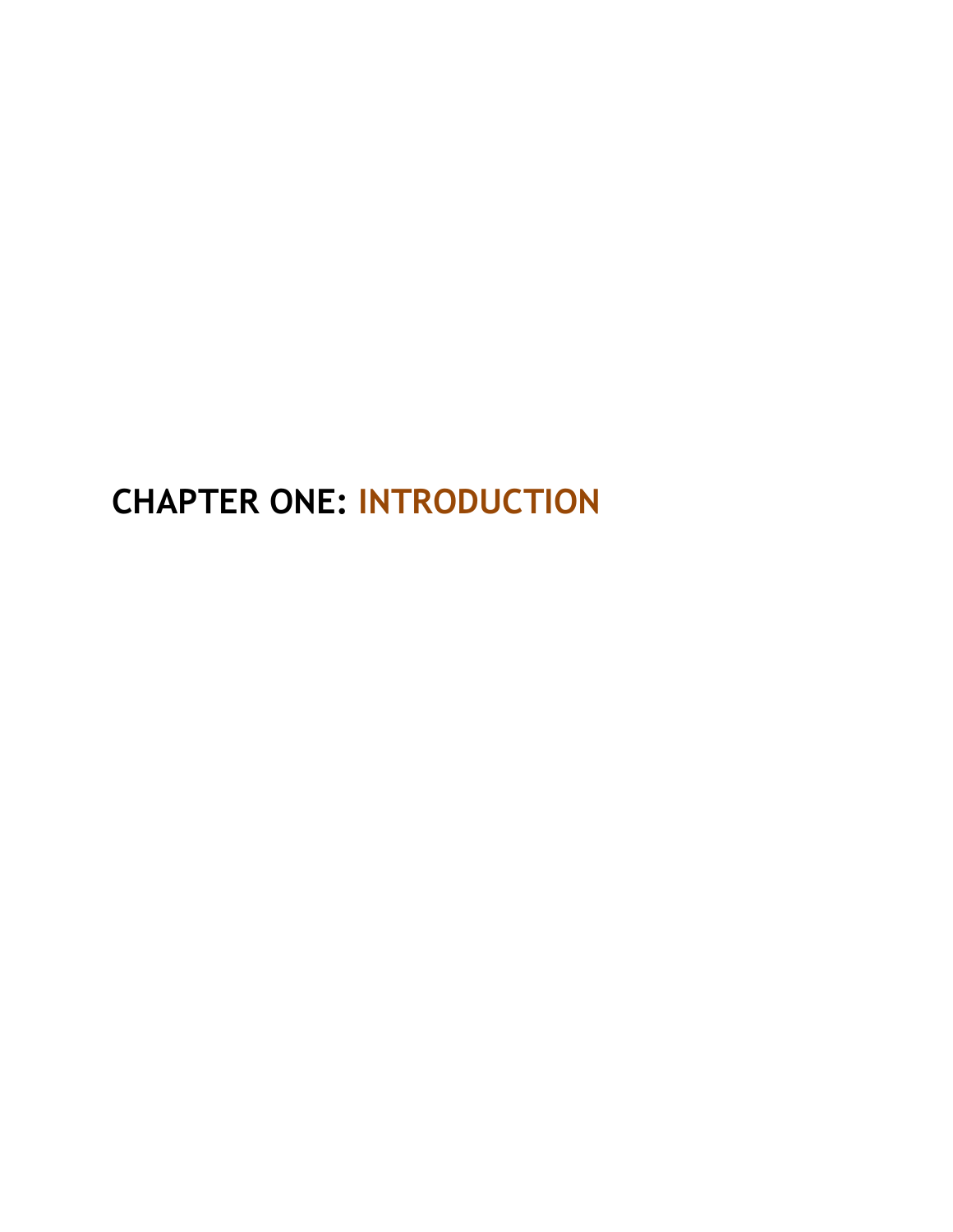# **INTRODUCTION**

This chapter describes the purpose and organization of the Sunset Industrial Area (SIA) Plan and provides an overview of what an Area Plan is, why it is prepared, and why it is important. This chapter also provides an overview of the purpose, content, and organization, and format of the SIA Plan Existing Conditions Report.

This chapter is organized into the following sections:

- What is an Area Plan? (Section 1.1)
- Using the Area Plan (Section 1.2)
- Format of the Existing Conditions Report (Section 1.3)
- Regional Setting (Section 1.4)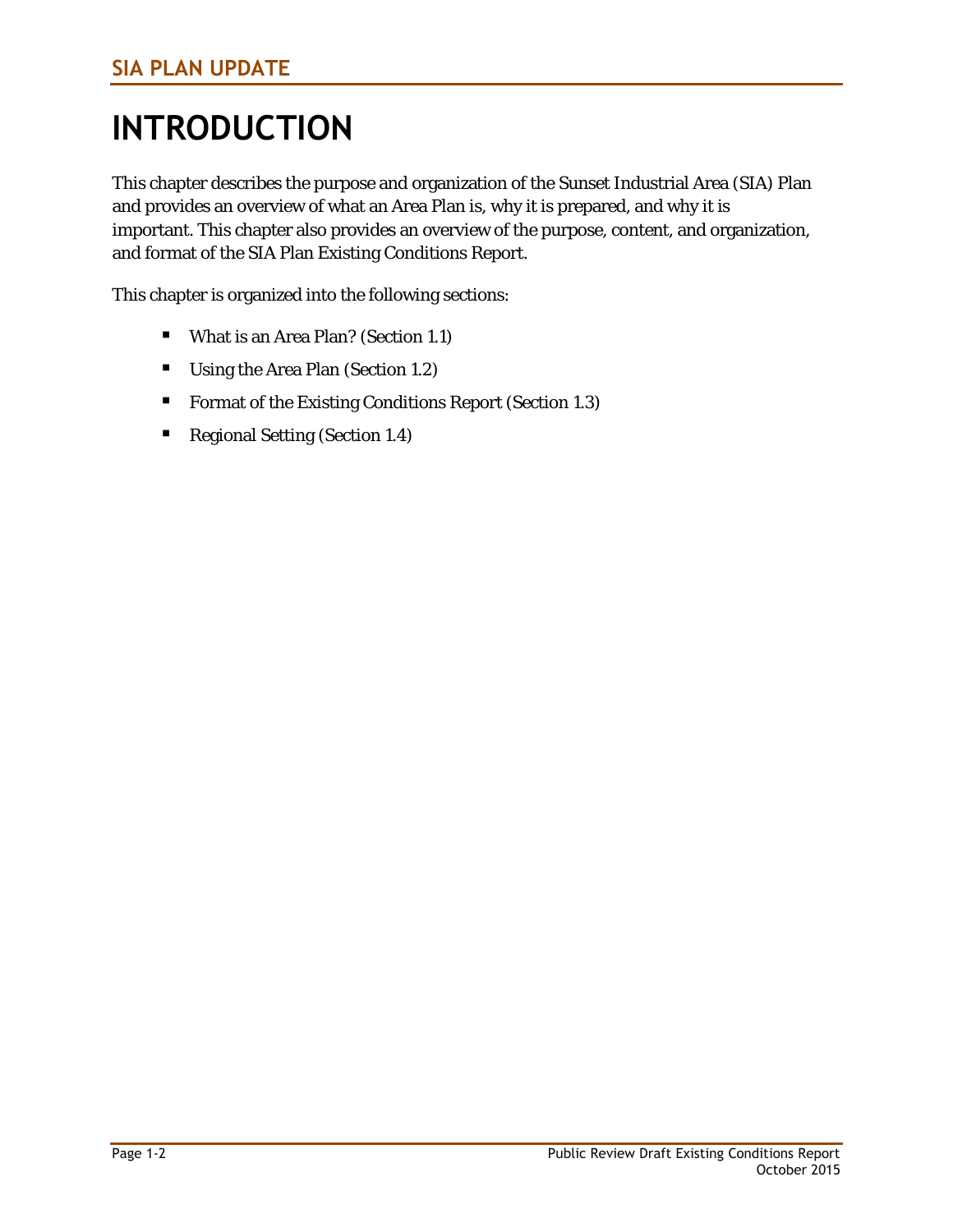## SECTION 1.1 **WHAT IS AN AREA PLAN?**

An area plan is a supplement to a general plan that provides additional policies and programs for a subregion within the general plan planning area. Every county and city in California is required by State law to prepare and maintain a general plan. A general plan serves as the jurisdiction's "constitution" or "blueprint" for future decisions concerning land use and resource conservation. All specific plans, subdivisions, public works projects, and zoning decisions must be consistent with the local jurisdiction's general plan.

An area plan addresses many of the same topics as a general plan. An area plan existing conditions report and policy document focuses on a specific area, while the general plan existing conditions report and policy document considers the entire city or county. An area plan augments the goals and policies of the general plan for a specific region. Communities use area plans to comprehensively address issues and opportunities associated within distinct areas.

## SECTION 1.2 **USING THE AREA PLAN**

Area plans are additional sections of the general plan used by the Board of Supervisors, Planning Commission, and County staff to make decisions with direct or indirect land use implications within a specific area of the general plan planning area. The general plan is the basis for a variety of regulatory mechanisms and administrative procedures. California planning law requires consistency between the general plan and its implementation programs. Implementation programs and regulatory systems of the general plan include zoning and subdivision ordinances, capital improvement programs, specific plans, environmental impact procedures, building and housing codes, and area plans. Area plans contain goals, policies, and programs specific to a particular area.

The Placer County General Plan, of which the Sunset Industrial Area Plan is a part, is reviewed annually. County staff conducts a more comprehensive and thorough review and revision typically every five or ten years to document changes in local conditions based on the new data. State law permits the Board of Supervisors to amend the General Plan up to four times in any calendar year, unless special conditions apply as defined by Government Code Sections 65358(c) and (d). Each amendment may contain more than one change to the General Plan.

The SIA Plan should be user-friendly. To this end the SIA Plan is divided into two primary documents: the Existing Conditions Report and the Area Plan Policy Document. The Existing Conditions Report is further divided into seven chapters. Additional documents, such as an Opportunities and Constraints Report, a Capital Improvement Program, and a Financing Strategy, will be developed but are not considered primary components of the SIA Plan.

The following describes the two component documents that make up the SIA Plan: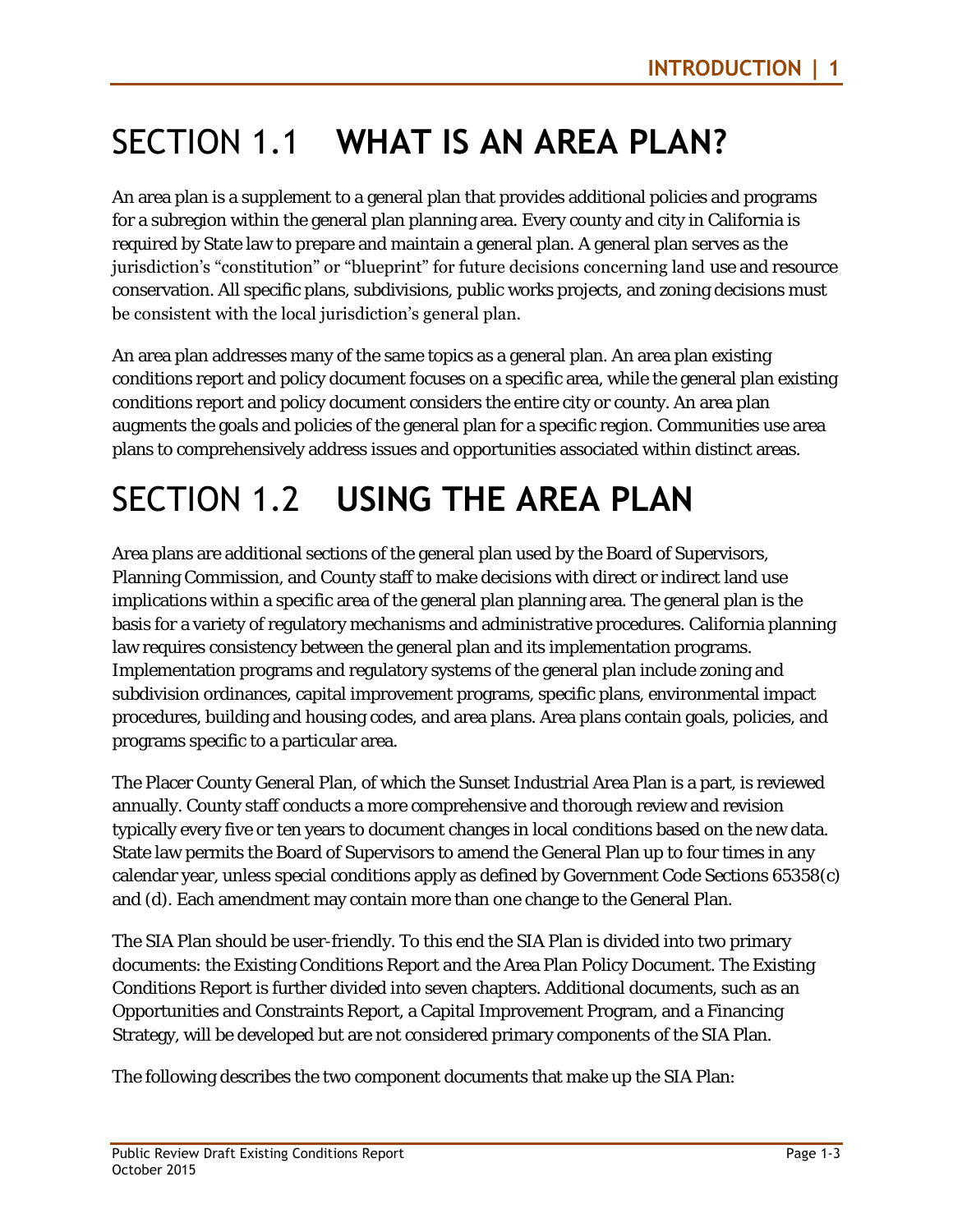- **Existing Conditions Report.** The Existing Conditions Report takes a "snapshot" of the SIA's current (2015) trends and conditions. It provides a detailed description of a wide range of topics within the SIA. The report provides decision-makers, the public, and local agencies with context for making policy decisions. Unlike the Policy Document, the Existing Conditions Report is objective and policy-neutral. The Existing Conditions Report also serves as a setting for the Environmental Impact Report prepared for the SIA Plan update. The chapters of the report include:
	- **Introduction.** This chapter discusses the purpose and overview of the Existing Conditions Report.
	- **Land Use.** This chapter describes the existing conditions, ownership, planning framework, and land uses in the SIA.
	- **Transportation and Circulation.** This chapter discusses the transportation network that serves the SIA, including roads, transit services, non-motorized facilities, and goods movement.
	- **Public Services and Utilities.** This chapter describes the water, wastewater, stormwater, solid waste, utilities, and other County and public services and systems in the SIA.
	- **Natural Resources.** This chapter describes the natural resources within the SIA, including soils, historical resources, oil and gas resources, open space, and scenic resources within the SIA.
	- **Hazards and Safety.** This chapter discusses potential geologic and seismic hazards including earthquake faulting, surface rupture, ground shaking and liquefaction during earthquakes, slope instability, expansion and shrinking of soils, and soil erosion.
- **Policy Document.** This report is the essence of the SIA Plan. It contains the goals and policies that will guide future decisions within the SIA. It also identifies a full set of implementation programs that will ensure the goals and policies in the SIA Plan are carried out.

As part of the SIA Plan update, the County will prepare an **Environmental Impact Report.** The Environmental Impact Report (EIR) responds to the requirements of the California Environmental Quality Act (CEQA) as set forth in Sections 15126, 15175, and 15176 of the CEQA Guidelines Act. The Planning Commission and Board of Supervisors will use the EIR during the SIA Plan Update process to understand the potential environmental implications associated with implementing the SIA Plan. The EIR is not part of the General Plan or SIA Plan.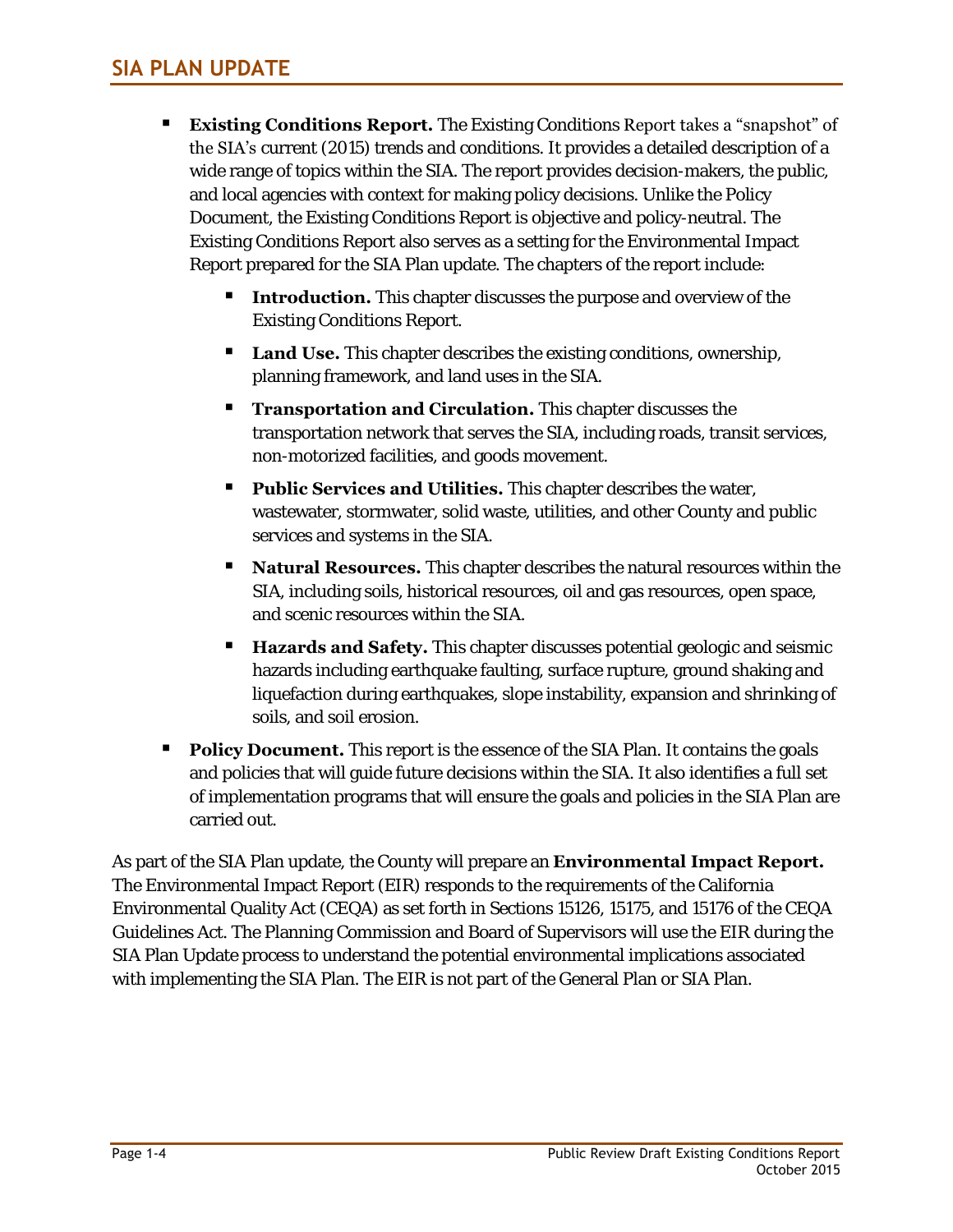#### SECTION 1.3 **FORMAT OF THE EXISTING CONDITIONS REPORT**

Each chapter of the Existing Conditions Report includes the following sections:

- **Introduction.** The introduction provides a brief description of the issues covered in the section.
- **Major Findings.** Each chapter contains a brief summary of key findings. The findings present key facts and preliminary issues from the chapter. These findings serve as the basis for the identification of issues to be addressed in the Policy Document.
- **Topical Sections.** Each chapter includes several sections that address a specific topic. These topical sections are organized into two subsections:
	- **Existing Conditions.** The Existing Conditions subsection describes existing conditions as of May 2015 for each resource or issue area. Supplemental information developed since that time is provided in some cases.
	- **Regulatory Setting.** The Regulatory Setting subsection summarizes the laws and regulations pertaining to the topics identified. Federal, State, and local regulations are described, as applicable.
- **Key Terms.** Each chapter contains a list of terms that are unique to the topical areas within each chapter in the Existing Conditions Report.
- **References.** Each chapter contains a list of the reports, publications, websites, and other sources used when drafting the chapter.

#### SECTION 1.4 **REGIONAL SETTING**

The Sunset Industrial Area is located in unincorporated southern Placer County. Southern Placer County is urban and suburban and is influenced by the Sacramento metropolitan area. Placer County stretches to the Nevada State Line and Lake Tahoe to the east. The SIA covers 13.9 square miles and is situated between the cities of Rocklin to the east, Roseville to the south, Lincoln to the north, and unincorporated Placer County to the west. The area to the west of the SIA is primarily farmland. Major landforms in the area include the Sierra Nevada Range to the east and Folsom Lake to the southeast. The area lies west of Highway 65 which connects to Interstate 80 in the south and State Route 99 to the north. The SIA is a 30-minute drive to downtown Sacramento via State Route 65 and Interstate 80.